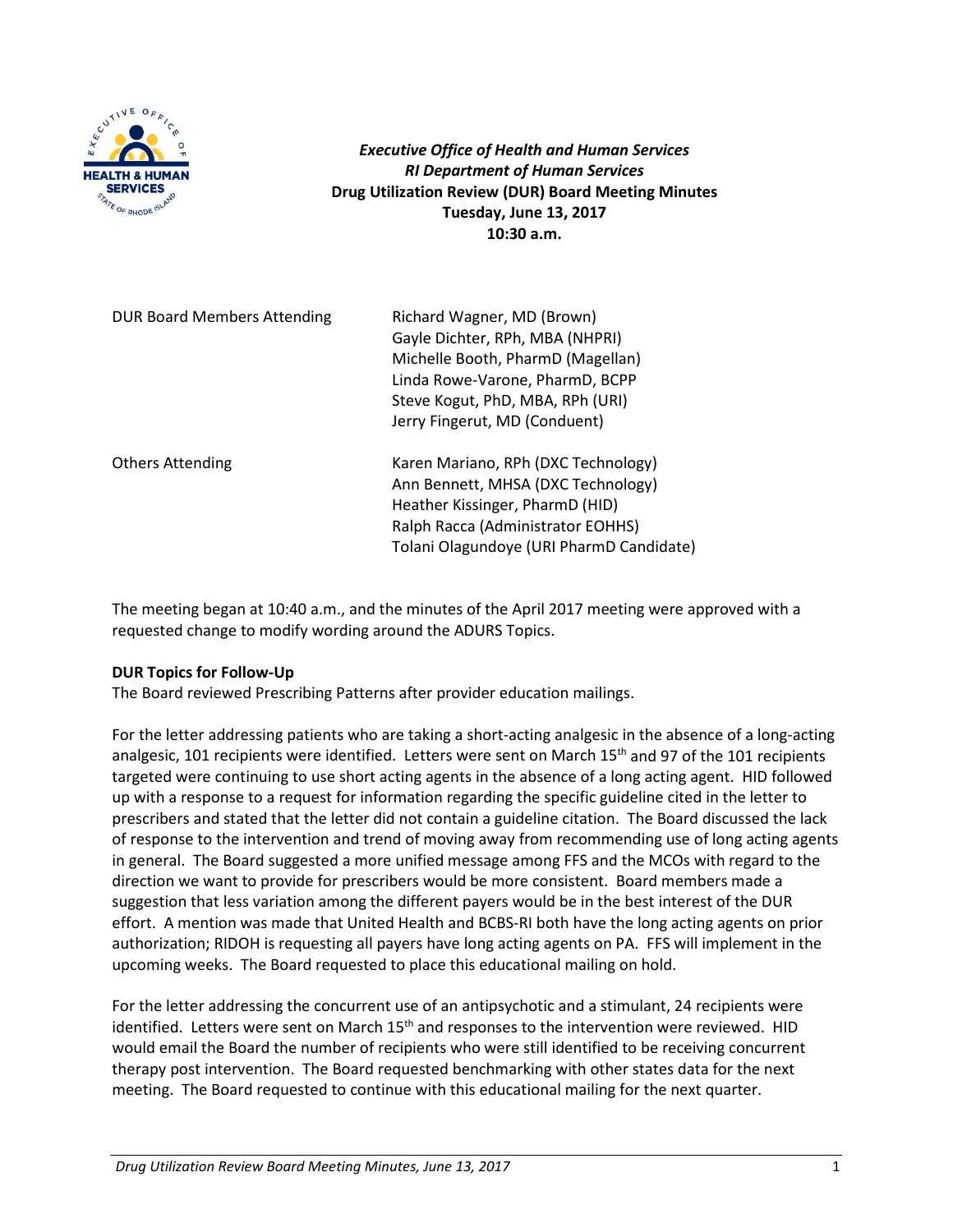For the recipients receiving 60 - 120 morphine milliequivalents (MME), 58 recipients were identified and their diagnoses and length of use were reviewed by the Board. The Board commented that some of the diagnoses were worrisome and didn't warrant use of 60-120 MME in most cases and questioned whether the inconsistent diagnoses and number of fills could be due to recipients moving in and out of the MCOs. DXC stated that could be the case. DXC and EOHHS will work together to complete a targeted mailing for this topic. The Board requested to discontinue this query for the next quarter.

Outside of the 3 requested specialty mailing requests, HID presented information regarding 3 additional follow-up items ; the concurrent use of benzodiazepines and opiates, antipsychotic use under the indicated age, and duplicate antipsychotics in the pediatric population.

During May 2017, 18 recipients received a benzodiazepine concurrently with an opioid. 3 cases were created and no responses were received so far. The Board requested to rerun this intervention and have profiles reviewed and letters sent regardless of any previous letters in the past 3-6 months. The Board requested to know the number of recipients receiving a benzodiazepine alone and an opiate alone as reference, and to know if the prescribers were the same or different in the patients receiving concurrent therapy. HID would follow-up in September.

HID presented a slide showing the utilization of antipsychotics under the indicated age during  $1<sup>st</sup>$  quarter 2017. The qualifying recipients increased from previous quarter from 20 to 21. The Board requested to continue this query going forward focusing on the prescribers who are prescribing these medications.

During May 2017, 158 recipients received duplicate antipsychotics (42 pediatrics and 116 adults). 14 cases were created (5 pediatric and 9 adults) and no responses were received so far. The Board requested to rerun this intervention and have profiles reviewed and letters sent regardless of any previous letters in the past 3-6 months. The Board also requested to break out the number of recipients receiving quetiapine within this intervention group. HID would follow-up in September.

# **ADURS (American Drug Utilization Review Society) Topics**

The Board reviewed slides that presented the ADURS topics for  $1<sup>st</sup>$  Quarter 2017. Naloxone utilization was reviewed as well as and codeine/tramadol utilization in the pediatric population. The Board requested benchmark information regarding codeine/tramadol utilization. The Board also requested to know if HID has criteria regarding tramadol use with concurrent fluoxetine or olanzapine. HID would follow up during the September meeting.

# **Top 25 Medications – 1st Quarter**

The Board reviewed a slide that presented the top 10 medications by utilization during  $1<sup>st</sup>$  Quarter 2017, the top 25 medications were included as a handout to the Board members.

# **Top 50 Prescribers of Controlled Substances – 1st Quarter**

The Board reviewed a slide that presented the top 10 prescribers of controlled substances for  $1<sup>st</sup> QTR$ 2017, the top 50 prescribers were included as a handout to the Board members. The Board information that the Board requested to mask during the last meeting was removed and the provider specialty was included. It was noted that most prescribers on the list were pediatric and psychiatry specialty. HID suggested to run the top prescribers report for opioids only so that the pediatricians and psychiatrists would be filtered out. The Board agreed.

# **Opioid Utilization Report – 1st Quarter**